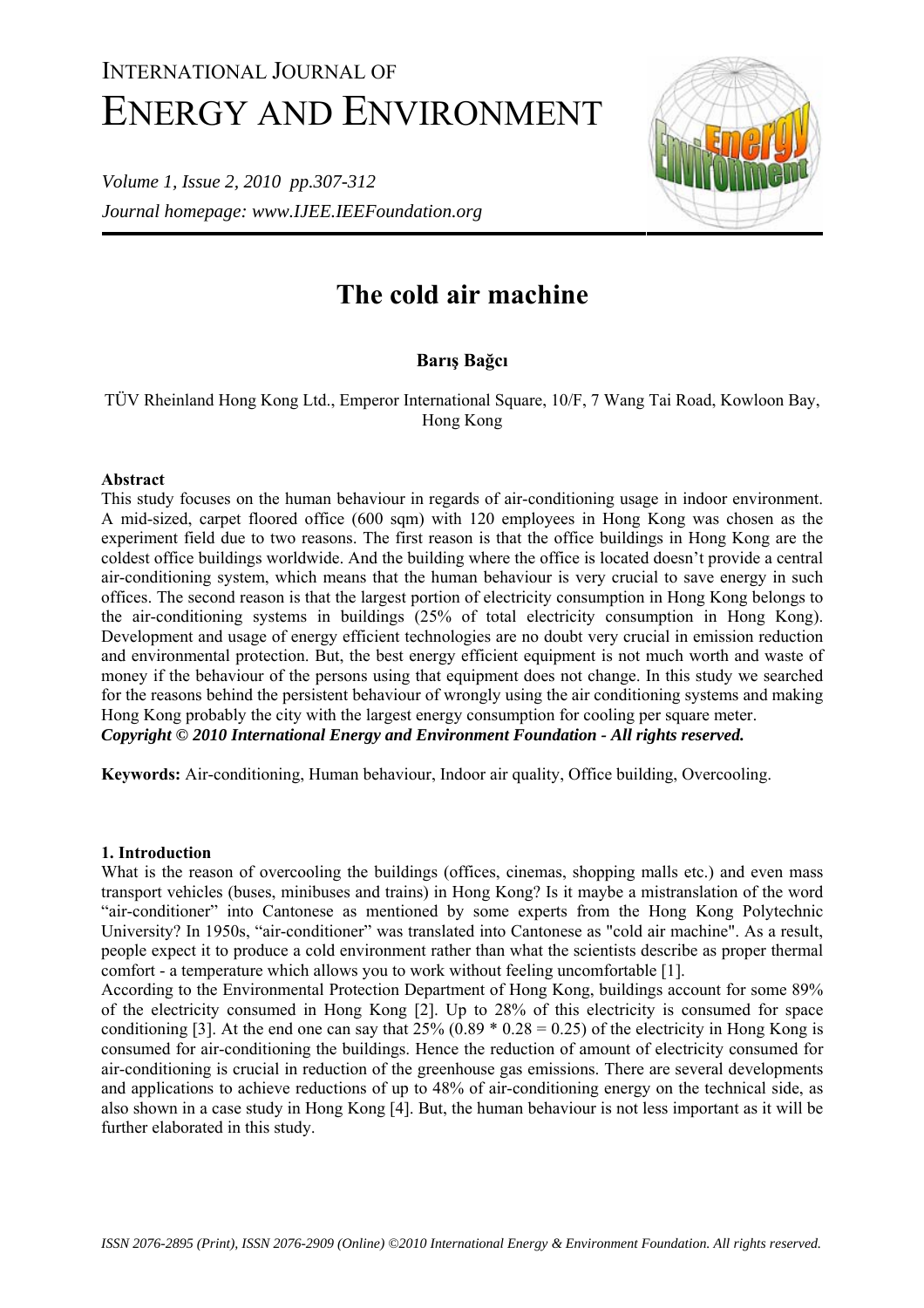#### **2. Air-conditioning system in the office**

The office is cooled by air-cooled chiller units, which are located outside of the windows as shown in Figure 1. There is no fresh air supply through the ducts. The only fresh air supply is through some openings above the windows, as shown on Figure 2. The indoor units are shown in Figure 3 and are individually controlled.

On technical side, the air-conditioning system of this office is very simple and there is no question that there are much better designs available on the market. But this office represents many of its kind in Hong Kong and regardless of the technical equipments and design; we focus more on the human behaviour in this study and show the energy saving potential by just changing the behaviour of the office workers. At the end, a proper behaviour is applicable for all kind of buildings regardless their technical facilities.



Figure 1. Outdoor unit



Figure 2. Window openings

#### **3. Behaviour of office workers**

The indoor temperature was measured throughout the year and the 120 people working in the office were observed and questioned regarding their behaviour. The results can be summarized as follows: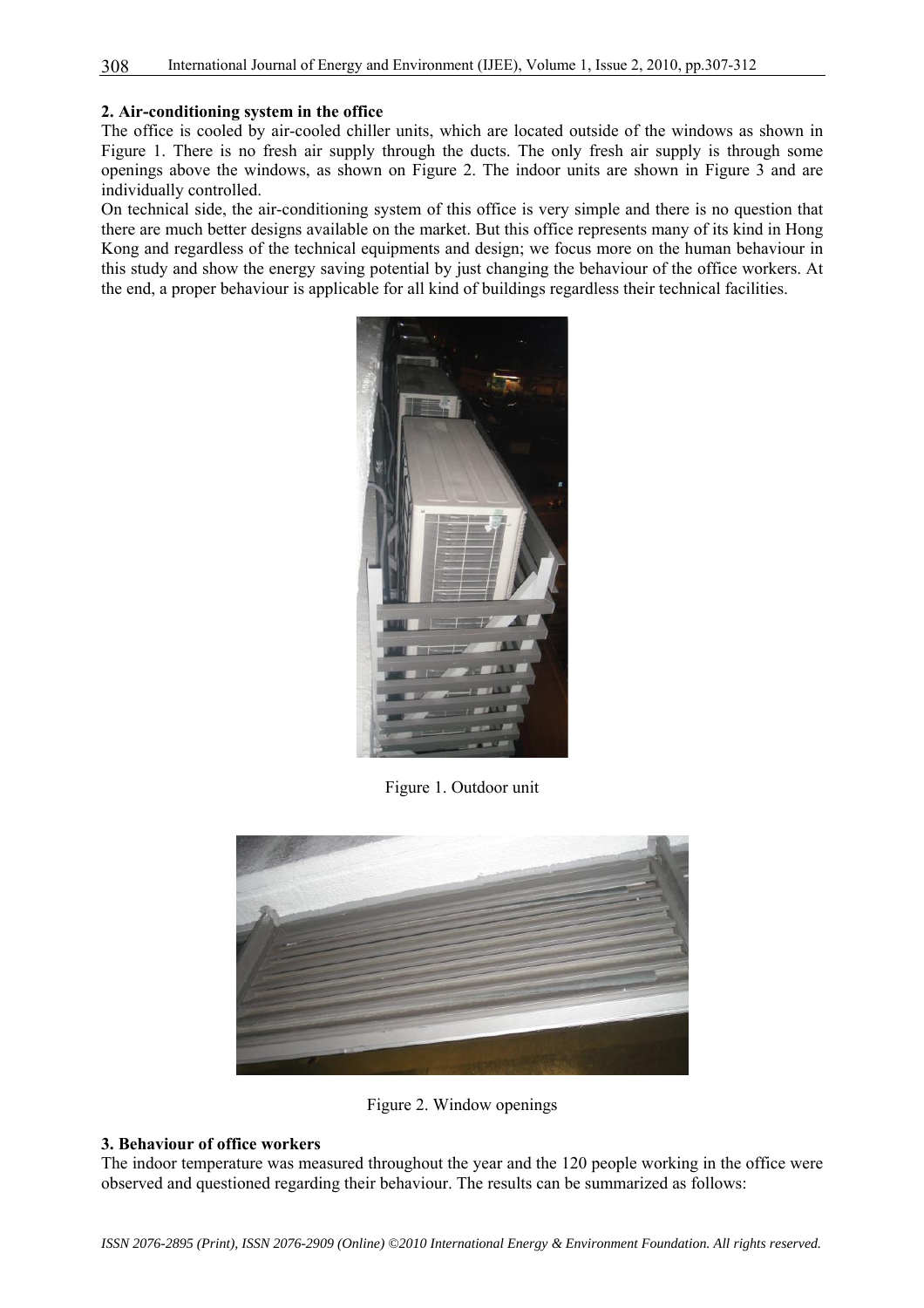- The average indoor temperature was found as  $20.5^{\circ}$ C, which is  $5^{\circ}$ C lower than  $25.5^{\circ}$ C, which is suggested by the Hong Kong government since the 1970s.
- The average indoor  $CO<sub>2</sub>$  concentration was measured as 1200ppm.
- 104 out of 120 people have an additional clothing (jackets, shawls etc.) just to keep them warm inside the office.
- 16 people think that the indoor temperature is just right for their comfort to work without a jacket.
- 65 people think that it is normal to sit with jacket in the office and they feel comfortable working with jacket by turning down the temperature setting.
- 33 people feel that the office is actually too cold but they also think that this is normal and everywhere is similar in Hong Kong.
- 12 people are not happy with the cold indoor air and feel uncomfortable.



Figure 3. Indoor unit

# **4. Two experiments**

One of the energy saving measures in Hong Kong is to turn off the air-conditioners in winter, during the four cooler months from November to February. This was done for 1 day as an experiment to see whether the office workers felt comfortable with this and also another experiment was carried out to understand the wasteful behaviour of office workers.

# *4.1 First experiment*

The first experiment carried out was turning off all air-conditioners for 1 whole day in November and opening the windows. The outdoor temperature was 24°C on that day.

The measured  $CO<sub>2</sub>$  concentration, daytime air temperature and relative humidity inside the office were as follows:

- The day before the experiment: 1220ppm, 19.5 °C, 53%
- On experiment day:  $780$ ppm,  $25.5^{\circ}$ C,  $60\%$
- The day after the experiment: 1150ppm, 20°C, 54%

After the experiment, the office workers were asked about their opinion, whether they prefer to work in an office cooled by air-conditioners or just by natural ventilation. 69% prefer the air-conditioning, 19% feel comfortable with both and only 12% preferred the natural ventilated office. Those, who voted for the air-conditioning, gave the following reasons:

- They breath better when the air-conditioner is running
- They sweat when the air-conditioner is off
- The office smells bad when air-conditioner is off
- Outside noise from open windows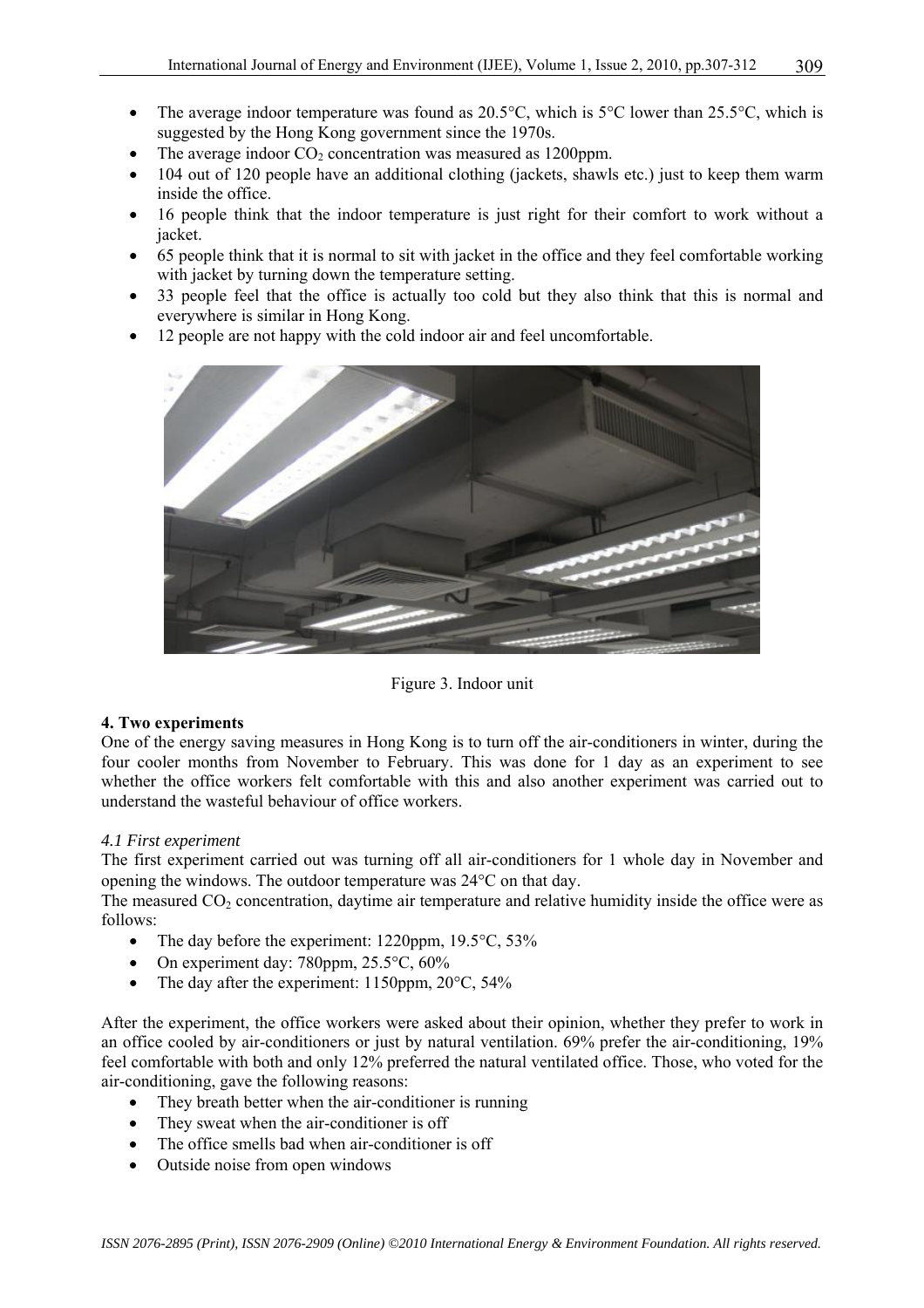We don't consider the noise as a big problem because the running air-conditioners have already a background noise, which the people got used to. By opening the windows and because of the lacking background noise of the air-conditioners, the noise from the light traffic on a non-busy street (10 floors lower than the office) was the reason why some people got disturbed from it.

We also don't consider the higher temperature as a real problem since it is exactly inline with the recommended temperature of 25.5°C and there are several campaigns such as Cool Biz in Japan, to encourage office workers to wear more casual clothing in the office. But the complaint regarding the bad smell was quite interesting and worth to further investigate. Most of the people stated that the office smells bad and they can't breathe well when the air-conditioner is turned off. But, on this day the measured  $CO<sub>2</sub>$  concentration was around 400ppm lower than usual (because of the permanent ventilation) and there was no special smell coming from outside.

These results can be explained by two means. Firstly, it has become a habit in Hong Kong to run the airconditioners at high power. The cooler the shopping mall, the better. This is also valid for all kind of other buildings. In some cinemas, it is even possible to borrow shawls from the cinema staff when sitting for several hours in a room, which is 18°C only.

Dr. Daniel Chan Wai-tin, Associate Professor at the Department of Building Services Engineering of the Hong Kong Polytechnic University, conducted a research on thermal comfort in office premises and found the indoor temperature of most of the offices is around 21°C to 22°C with the coldest at 17.6°C, far below the sensible range at around 25°C.

"Hong Kong has the coldest air-conditioned environment in the world. Hong Kong people call the airconditioner as 'cold air machine' and expect cold air to come out from it. The naming has resulted the overcooling of the indoor environment since the engineers tend to set the thermostat at a lower temperature to avoid complaints from the people about not making the air-conditioner cold enough. The air-conditioning is thus set to cool the clothing." Chan points out, "If you unbutton your collar, or roll up your shirtsleeves, you could feel at least up to one Celsius degree cooler. No need to turn down the airconditioner."

The second explanation might be that the smelling sensitivity reduces at low temperatures. So, even the  $CO<sub>2</sub>$  concentration is high, people may still sense the indoor air as fresh if it is cold enough. There are several studies showing this relationship between smell sensitivity and low temperature.

One of the studies was carried out in Malaysia, which has a tropical climate and usually air-conditioned indoor environment.

This cross-sectional study involved 50 subjects without nasal obstruction. All these subjects were given a questionnaire to determine nasal obstruction subjectively on a visual analogue scale. The study was conducted in two separate rooms in the departmental laboratory where the temperatures were maintained at 30-33 degrees Celsius and an air-conditioned room at 18-22 degrees Celsius, respectively.

The study revealed that subjective nasal patency is reduced and increased in nasal resistance in airconditioned environment compared to room temperature [5]. Furthermore, there are several studies showing that a decreased relative humidity at room temperature is also increasing the nasal resistance. An increased nasal resistance, together with decreased odour concentration (due to the low temperatures and relative humidity) may have the result that people feel the colder and dryer air-conditioned air more fresh than the air at room temperature. The following experiment was carried out in a meeting room to further study this case.

#### *4.2 Second experiment*

This experiment was carried out in a meeting room of size 20 sqm with individually controlled air handling unit including two air outlets (Figure 4). 10 people were asked to stay in the room for 5 minutes and give their opinion afterwards. They were asked to choose between condition A or B.

Condition A: The room was well ventilated before the experiment. Air-conditioner was on. The indoor temperature and relative humidity were kept at  $19.5^{\circ}$ C and  $50\%$  respectively. The CO<sub>2</sub> concentration was 1200ppm.

Condition B: The room was well ventilated before the experiment. Air-conditioner was off. The indoor temperature and relative humidity were kept at  $25.5^{\circ}$ C and  $50\%$  respectively. The CO<sub>2</sub> concentration was 1200ppm.

So, the only difference between the two conditions were the temperature and the on / off state of the airconditioner.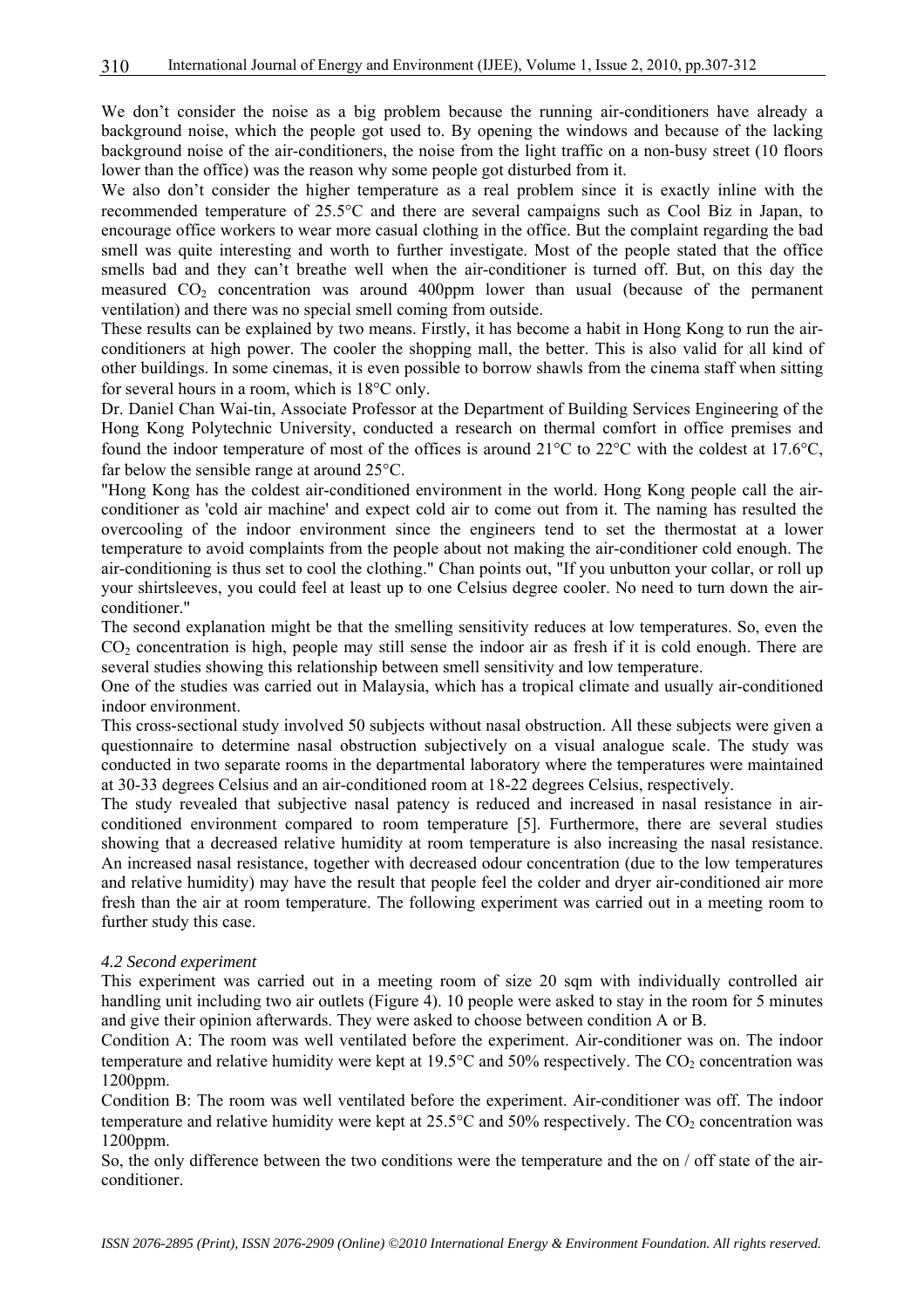The result was that 8 of 10 subjects preferred Condition A. 1 subject preferred Condition B. 1 subject felt comfortable in both conditions. The comments were similar to those from the first experiment. Those, who preferred Condition A, gave the following reasons:

- fresh air
- better smell
- easier breathing

Obviously, a colder air was felt by the subjects as more fresh. Not last, this is also related to the increased nasal resistance and the decreased nasal patency, which reduces the smell sensitivity. Also the items in the room, especially the carpet evaporates unpleasant odour, which is increased at higher temperatures. All together, plus being used to cold indoor environment, made the subjects feel better in an airconditioned room.

Covering the floor by tiles instead of a carpet would definitely decrease the bad odours inside the office and would make it easier for the office workers to turn up the air-conditioners.



Figure 4. Air-conditioner unit in the meeting room

# **5. Conclusion**

The findings from the performed experiments show clearly that the comfort of an overcooled office is mostly subjective. Even in some cases the  $CO<sub>2</sub>$  concentration is higher, people still prefer a colder office rather than a reasonable working environment at 25.5°C. Even many people feel actually cold, but they still prefer to use jackets in an overcooled room rather than turning up the air-conditioner and adjusting their clothing. It is a tremendous amount of energy and money, which is continuously wasted to keep Hong Kong indoors overcooled. At the end, it is the environment, which suffers from this unreasonable behaviour. We believe that only with education and arising public awareness, the wrong behaviour of the air-conditioner users can be changed. Is it the habit of wrong usage of the air-conditioners; or, is it really because of the mistranslation made 50 years ago?

# **References**

- [1] Hogg C. Hong Kong air-conditioner 'is too cold'. BBC News. May 2005.
- [2] http://www.epd.gov.hk/epd/english/climate\_change/ca\_intro.html
- [3] Bağcı B. Towards a Zero-Energy Island. Journal of Renewable Energy, Elsevier. ISSN 0960-1481. Volume 34, Issue 3, 784-789.
- [4] Bağcı B. Case Study: Energy Saving Potential for a High-Rise Office Building. Journal of Intelligent Buildings International, Earthscan. ISSN 1750-8975. Volume 1, Issue 2, 156-163.
- [5] Yogeetha R., Raman R., Quek K. F. Effects of temperature changes on nasal patency. Singapore Medical Journal, 48 (4) : 304. 2007.